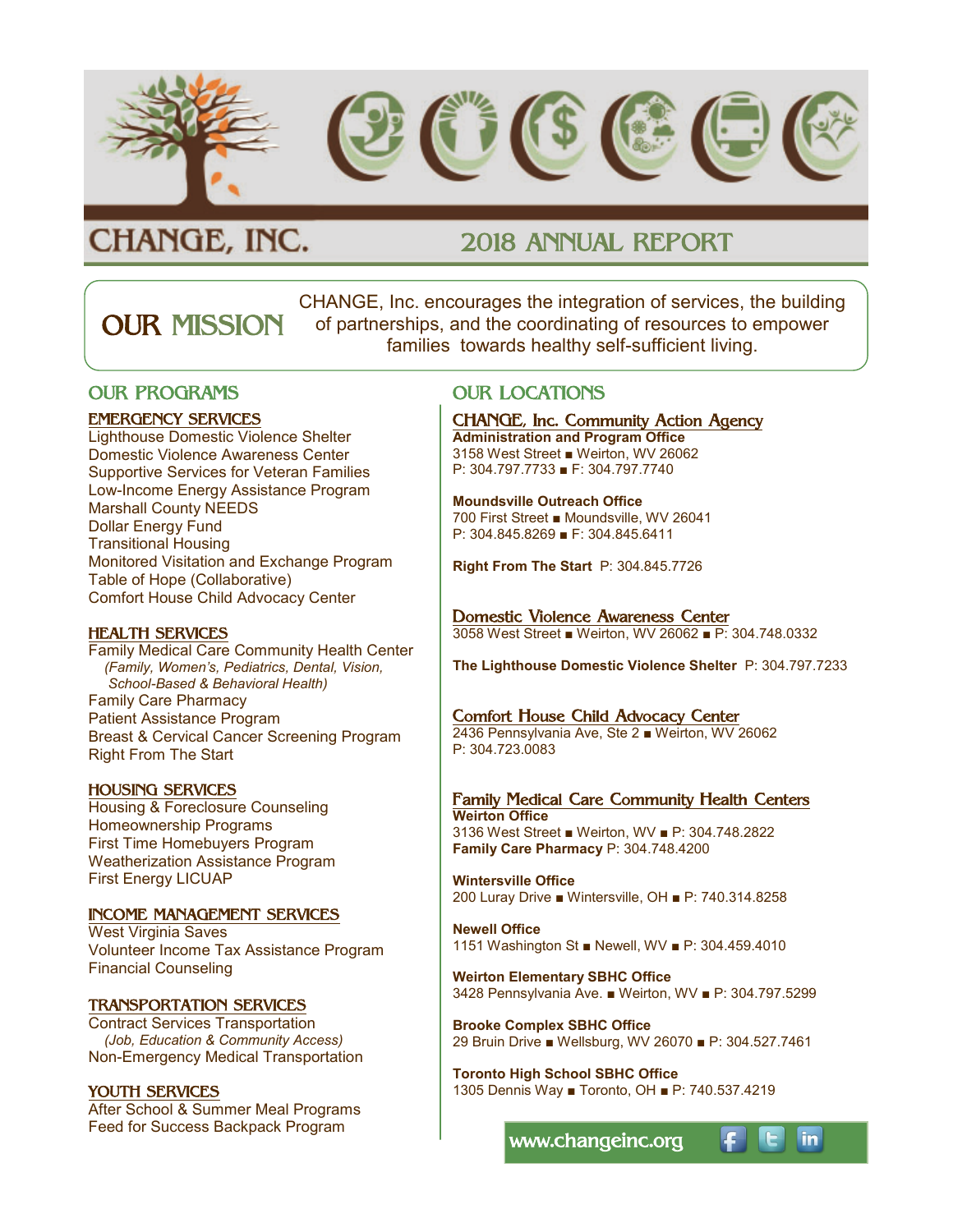







Customers Served

Services Provided Full Time Jobs Created

Partnerships Utilized

| <b>REPORT OF</b><br><b>HEALTH</b><br><b>PROGRAMS</b>    | 16,326, 33.5% below the 200% Federal Poverty Level, gained<br>$\bullet$<br>access to affordable healthcare through 62,787 family, women's,<br>pediatrics, dental, behavioral, and vision encounters at Family<br><b>Medical Care Community Health Center</b><br>1,135 patients received affordable behavioral health care<br>$\bullet$<br>1,737 patients received affordable dental care<br>$\bullet$<br>759 patients received affordable vision care<br>1,106 patients received school-based health care<br>$\bullet$<br>2,436 patients received 59,710 free or low-cost prescriptions<br>$\bullet$<br>through Family Care Pharmacy for \$1,524,630.34.<br>38 families participated in the Right From The Start Program,<br>$\bullet$<br>which provides education and referrals for pregnant women<br>13,875 patients received 123,794 low-cost prescriptions through<br>$\bullet$<br>19 contract pharmacies for a savings of \$838,528 |
|---------------------------------------------------------|------------------------------------------------------------------------------------------------------------------------------------------------------------------------------------------------------------------------------------------------------------------------------------------------------------------------------------------------------------------------------------------------------------------------------------------------------------------------------------------------------------------------------------------------------------------------------------------------------------------------------------------------------------------------------------------------------------------------------------------------------------------------------------------------------------------------------------------------------------------------------------------------------------------------------------------|
| <b>REPORT OF</b><br><b>EMERGENCY</b><br><b>PROGRAMS</b> | 186 families received assistance to reduce an emergency need<br>$\bullet$<br>and/or avoid utility termination<br>40 domestic violence victims received protection from violence<br>$\bullet$<br>for a total of 1,446 nights<br>259 domestic violence victims received Advocacy Services, such<br>$\bullet$<br>as case management, filing petitions, legal, financial, crisis<br>assistance and safety planning to protect them from abusive<br>situations<br>28 families improved family functioning through access and<br>$\bullet$<br>visitation services<br>169 children received Medical and Mental Health Care and/or<br>$\bullet$<br>Advocacy services, such as case management, legal and crisis<br>assistance to assist in removing them from abusive situations<br>36 veterans received supportive services to avoid homelessness                                                                                               |
| <b>REPORT OF</b><br>YOUTH<br><b>PROGRAMS</b>            | 1,735 youth up to 18 years of age maintained and/or improved<br>$\bullet$<br>their health through receipt of 13,327 free, nutritious meals<br>through the Summer Food Service Program, After School Meal<br>Program and Out of School Time Childcare Program<br>18 adults maintained employment as a result of utilizing Out of<br><b>School Time Childcare Services</b>                                                                                                                                                                                                                                                                                                                                                                                                                                                                                                                                                                 |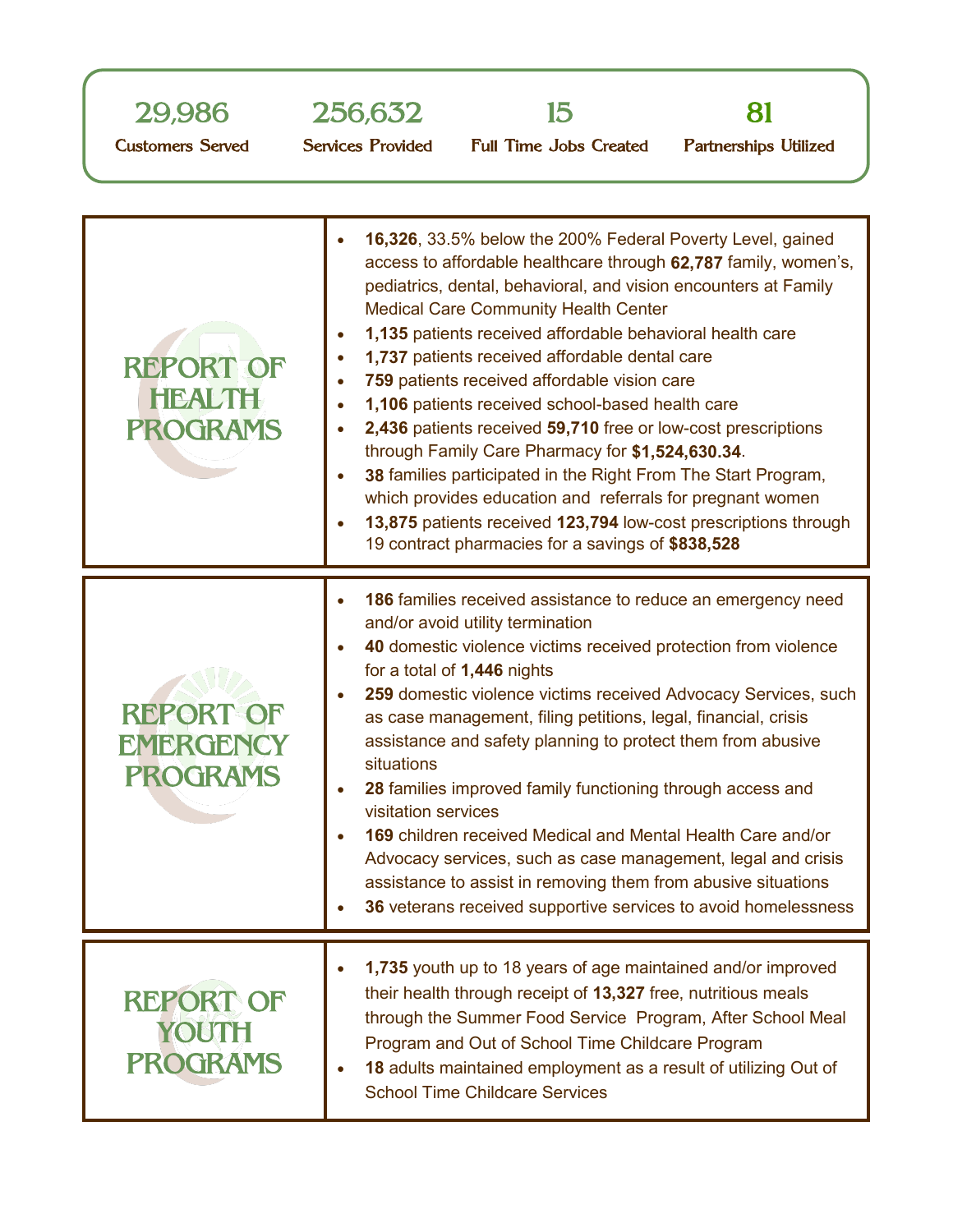| <b>REPORT OF</b><br><b>INCOME</b><br>MANAGEMENT<br><b>SERVICES</b> | 3,165 families received free tax assistance and filling from three<br>Volunteer Income Tax Assistance (VITA) sites<br>85 individuals received financial counseling to improve their<br>financial well-being<br>52 individuals enrolled in financial management programs and/or<br>financial counseling used their savings to purchase an asset                                                                                                                                                                                                                                                                                                                                                                           |                                                                                                                                                                                                                                                                                                                                                                                                                                                                                                                                                                                           |  |
|--------------------------------------------------------------------|--------------------------------------------------------------------------------------------------------------------------------------------------------------------------------------------------------------------------------------------------------------------------------------------------------------------------------------------------------------------------------------------------------------------------------------------------------------------------------------------------------------------------------------------------------------------------------------------------------------------------------------------------------------------------------------------------------------------------|-------------------------------------------------------------------------------------------------------------------------------------------------------------------------------------------------------------------------------------------------------------------------------------------------------------------------------------------------------------------------------------------------------------------------------------------------------------------------------------------------------------------------------------------------------------------------------------------|--|
| <b>REPORT OF</b><br><b>HOUSING</b><br><b>PROGRAMS</b>              | 104 individuals received Home Buyer Counseling to assist in<br>purchasing a home<br>49 families purchased a home through assistance from CHANGE,<br>Inc.'s Housing Programs<br>9 families secured up to \$10,000 in down payment and closing<br>cost assistance through the First Time Home Buyer Program to<br>purchase their first home<br>22 households received weatherization services to increase<br>energy efficiency and have safety and energy issues ameliorated<br>31 households received energy audits to improve energy<br>efficiency and/or reduce energy burdens in their homes<br>45 households received energy efficiency improvements<br>22 domestic violence victim obtained safe, affordable housing |                                                                                                                                                                                                                                                                                                                                                                                                                                                                                                                                                                                           |  |
| <b>REPORT OF</b><br><b>TRANSPORTATION</b><br><b>PROGRAMS</b>       | 973 riders received over 7,000 rides to maintain employment<br>and/or access community services<br>5,342 rides were provided for non-emergency medical<br>transportation                                                                                                                                                                                                                                                                                                                                                                                                                                                                                                                                                 |                                                                                                                                                                                                                                                                                                                                                                                                                                                                                                                                                                                           |  |
| <b>OUR</b><br><b>FUNDERS</b>                                       | <b>Community Services Block Grant</b><br><b>Consumer Federation of America</b><br><b>Department of Energy</b><br>Department of Health & Human Resources<br>Department of Health & Human Services<br><b>Department of Homeland Securities</b><br>Department of Housing & Urban<br>Development<br><b>Department of Justice</b><br><b>Department of Transportation</b><br><b>Department of Veterans Affairs</b><br><b>Federal Transit Administration</b><br><b>Serra Foundation</b><br>Sister of St. Joseph Foundation<br><b>US Denartment of Agriculture</b>                                                                                                                                                               | Family Medical Care (FMC) is a<br>Health Center Program grantee under<br>42 U.S.C. 254b, and a deemed Public<br>Health Service (PHS) employee under<br>42 U.S.C. 233 (g)-(n). FMC receives<br>HHS funding and has Federal PHS<br>deemed status with respect to certain<br>health or health-related claims,<br>including medical malpractice claims,<br>for itself and its covered individuals.<br><b>FMC</b> is financed with Federal dollars<br>from the Department of Health &<br>Human Resources (HRSA), State<br>dollars, and nongovernmental<br>sources, and is being presented with |  |

- *US Department of Agriculture*
- *WV Health Care Authority*
- *WV Office of Economic Opportunity*

*financial assistance as a grant from the WV Department of Health &* 

*Human Resources.*